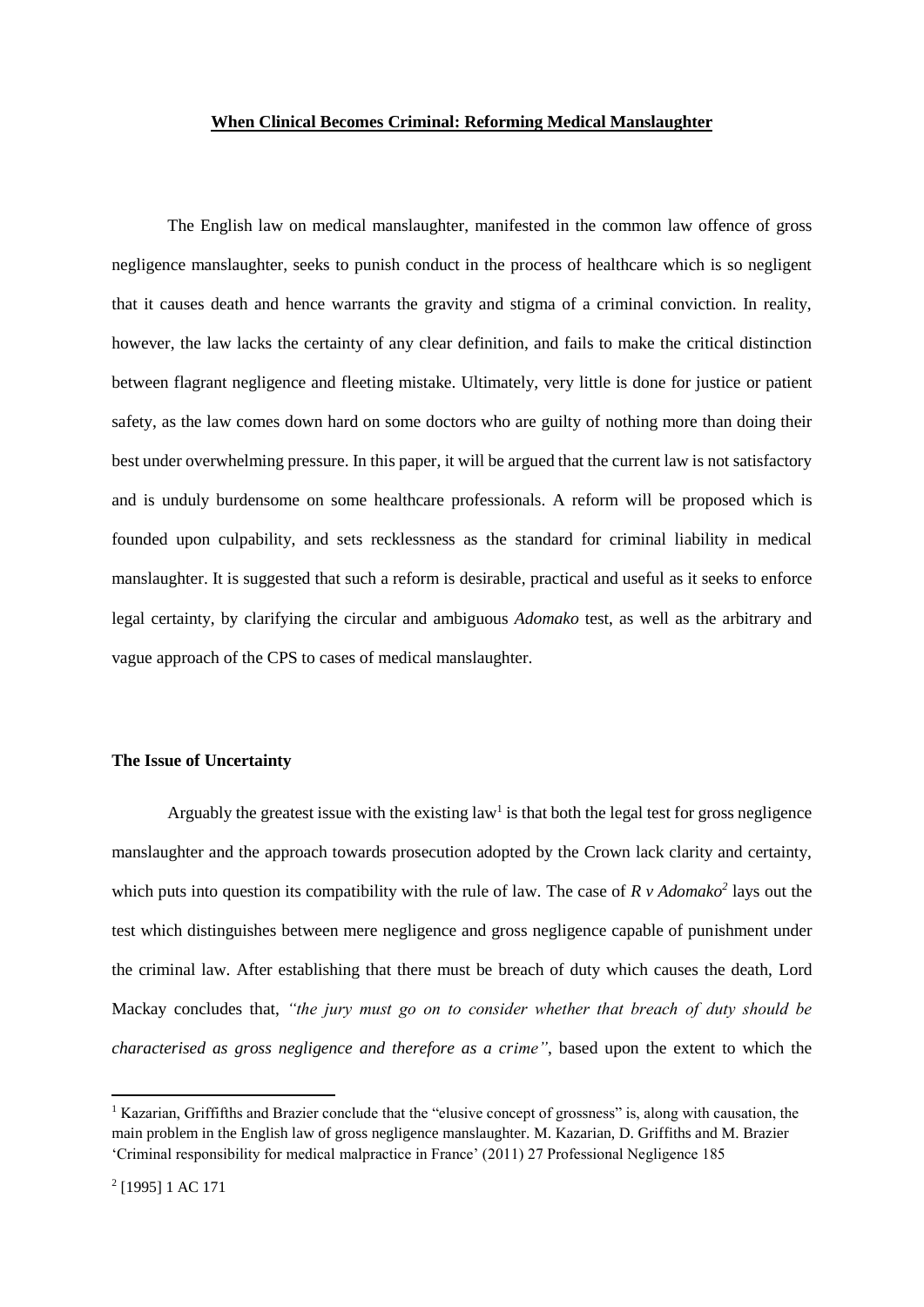defendant's conduct departed from the standard of care<sup>3</sup>. This test, however, offers very little guidance as to what is meant by the elusive principle of 'grossness', aside from Lord Mackay's comment that conduct should be 'so bad' as to amount to a criminal act<sup>4</sup>. Given that this 'badness' is the fundamental element of the offence which transforms negligence into a criminal act, it certainly ought to be a distinct and comprehensible concept. Furthermore, the use of the criminality of the act as a part of the definition of the offence is a cause for massive concern, and Lord Mackay himself acknowledges the circularity of it.

Despite this, opportunities to change and clarify this test have been overlooked by the judiciary, lending much credence to Griffiths and Sanders' assertion that the law on medical manslaughter is "curiously indispensable"<sup>5</sup> . Indeed, the *Adomako* test for gross negligence was affirmed by the Court of Appeal in *R v Misra*<sup>6</sup>, following an appeal by two senior house officers against their convictions for manslaughter on the grounds of contravention of Article 7 of the European Convention of Human Rights. Judge LJ concludes that the law as it stands provides 'sufficient' clarity, as certainty needn't be absolute<sup>7</sup>. Whilst he confirms that the test asks the jury to consider grossness and criminality as a single element, rather than two separate questions, the definition remains still ambiguous and leaves open to the jury too much interpretation. The application of the *Adomako* test therefore promotes inconsistencies and does little to invoke justice.

Yet the problem of uncertainty arises well before cases of medical manslaughter reach the courtroom. In Quick's 2006 study<sup>8</sup>, issues with defining 'gross negligence' were identified even within the CPS. It was observed that prosecutors themselves had difficulty with articulating their interpretation

<sup>3</sup> *Ibid.* at 187

<sup>4</sup> *Ibid.* at 187

<sup>5</sup> Griffifths, D. and Sanders, A., 'The road to the dock: prosecution decision-making in medical manslaughter cases' in Griffifths and Sanders (eds) *Medicine, Crime and Society* (CUP 2013) 117, 123 6 [2004] EWCA Crim 2375

<sup>7</sup> Reaffirming the principle outlined in *Sunday Times v United Kingdom [1979] 2 EHRR 245*

<sup>8</sup> Quick, O., 'Prosecuting 'Gross' Negligence: Manslaughter, Discretion and the Crown Prosecution Service (2006) 33 *Journal of Law and Society* 421. Statistical analysis was conducted of all known cases of medical manslaughter since 2000. Additionally, four senior prosecutors with experience in handling medical manslaughter cases were interviewed at the York office of the CPS Directorate in July 2004.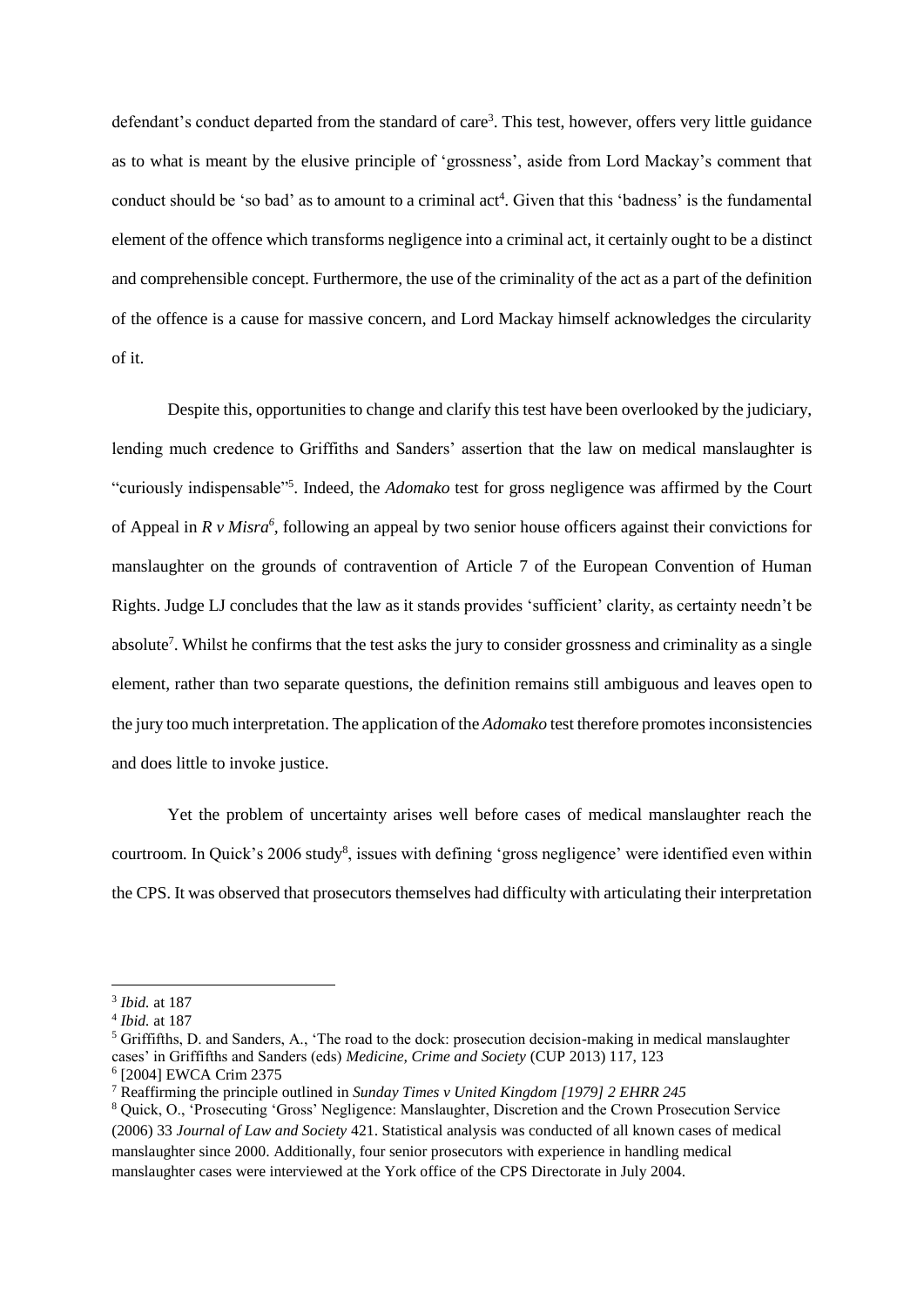of 'gross negligence' without simply referring to badness and its synonyms<sup>9</sup>. Additionally, there seems to be little evidence of a solid prosecution policy in this morally charged area of law, as prosecutors emphasised the importance of experience and "gut feeling"<sup>10</sup>. Prosecutors were also seen to be somewhat reliant on their own personal "moral frames" to prosecute practitioners about whom there was a lack of stored comparative information regarding their conduct<sup>11</sup>. Although Hawkins perceives individual moral framework to be inherent in all prosecutorial discretion<sup>12</sup>, it is here argued that a more defined offence would reduce arbitrary decision making at the prosecution stage to promote transparency and better achieve justice.

# **Bad practice or just bad luck?**

Another prominent criticism in academic reviews of medical manslaughter is the focus of the law on harm rather than moral culpability. There is no distinction in law between those doctors who have made a catalogue of poor decisions and display incompetency, and those who make momentary errors under pressure or because of systematic failings. The case of Drs. Sullman and Prentice, whose appeals were heard in *Adomako<sup>13</sup>*, provides a very clear example of good doctors who have been ensnared by the unrefined law in this area. The pair were junior doctors instructed to perform a young boy's chemotherapy regime, and, through inexperience and poor supervision, administered the wrong drug into the boy's spine rather than intravenously. The boy died and both doctors were convicted of manslaughter at trial – it mattered little in the eyes of the law that they were "far from being bad men", as their momentary error rendered them criminals<sup>14</sup>. Similarly, in 2009 Dr Ubani was convicted in his home country of accidentally killing a patient in England whilst working as an out of hours doctor. He had been flown to England under 'tremendous stress' and exhausted, and had not received adequate

<sup>9</sup> *Ibid.* at 442

<sup>10</sup> *Ibid.* at 440

<sup>11</sup> *Ibid.* 441

<sup>&</sup>lt;sup>12</sup> K. Hawkins, *Law as a Last Resort: Prosecution Decision Making in a Regulatory Agency* (OUP 2002), 52

 $13$  Op cit., n. 2.

<sup>&</sup>lt;sup>14</sup> The trial judge, quoted in Brazier and Alghrani, "Fatal Medical Malpractice and Criminal Liability" (2009) 25 *Journal of Professional Negligence* 51, 56. The doctors' convictions were overturned upon appeal.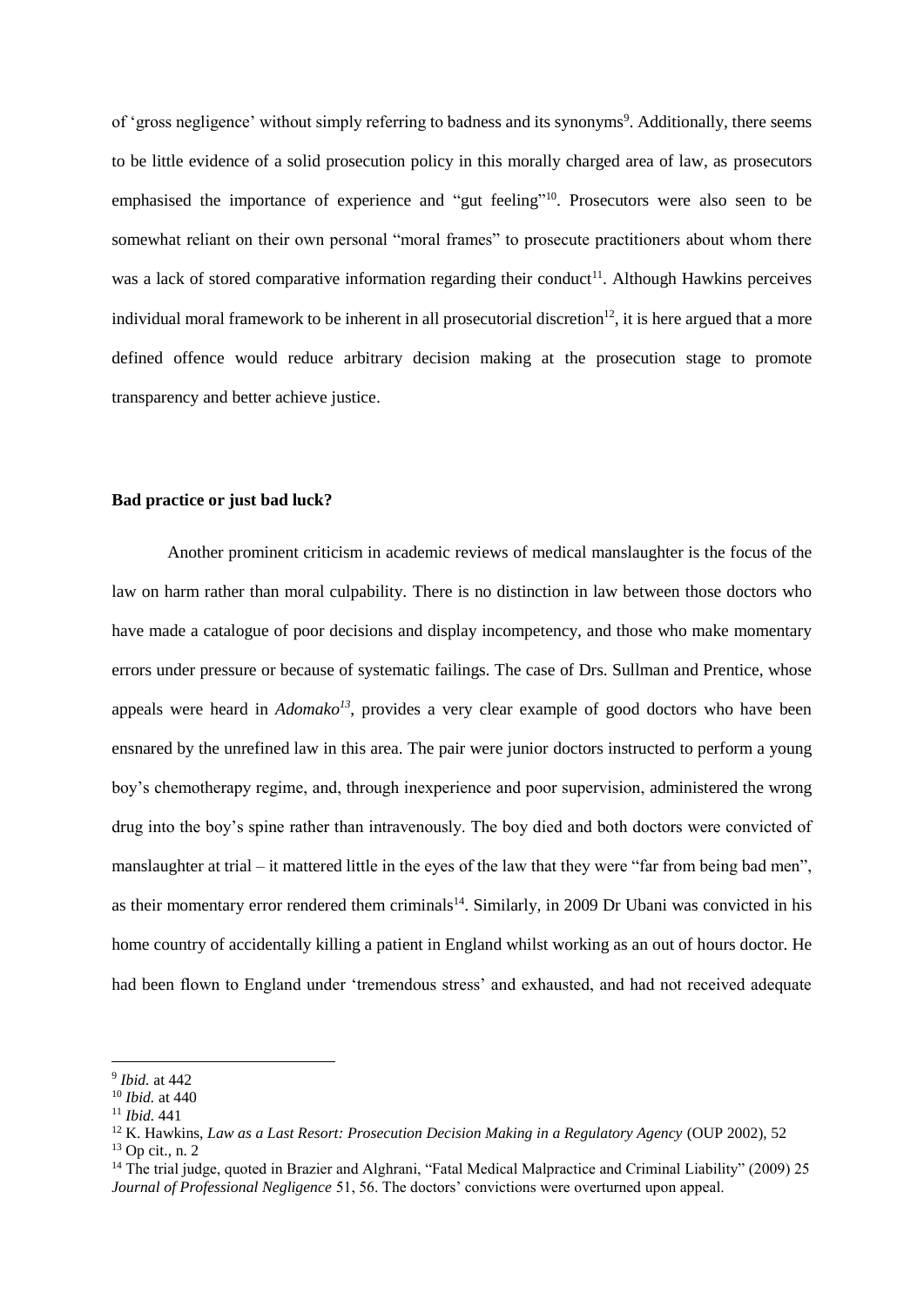general training or information on the medication he incorrectly administered<sup>15</sup>. If these cases are contrasted to ones of blatant negligence, such as Dr Adomako, who failed to notice a dislodged oxygen tube in the course of surgery for almost five minutes, then the shortcomings of the current law are undeniable.

Again, even within the CPS there is a difficulty in contending with the framework of medical manslaughter, as Quick notes that there is some unease with bringing the full force of prosecution upon individuals whose errors have catastrophic consequences<sup>16</sup>. This scepticism even amongst prosecutors suggests that there are fundamental problems in the law which are excessively unfair on professionals who work in some of the most stressful and precarious environments. Quick's study also uncovered a greater interest on the part of the CPS to prosecute cases with repeated failures and decisions to ignore warnings, though there have been some cases of momentary blunders which have been prosecuted<sup>17</sup>. It is certainly the logical approach for the CPS to pursue prosecutions in this manner in line with the concept of culpability, however it is here suggested that a 'habit' or observable pattern in prosecutions is not enough and undermines transparency. Instead, a reform in the law to reflect our moral perceptions of culpability and punish only those doctors who are truly guilty of a crime would produce a far fairer outcome in the name of justice.

# **Recklessness: a solution**

It is proposed that changing the level of culpability in the law of medical manslaughter from negligence to recklessness is a desirable, practical and useful solution to the problems posed by the current legal framework. Recklessness has always remained within the peripheral of the scope of gross negligence manslaughter, and so would be a logical and coherent move from the present law. Lord Mackay advised in *Adomako* that, *"it is perfectly open to the trial judge to use the word 'reckless' in* 

<sup>&</sup>lt;sup>15</sup> Despite the CPS' request for extradition. Dr Ubani has not been prosecuted in the UK. See Care Quality Commission, 'Investigation into the out of hours services provided by Take Care Now', July 2010: http://www.cqc.org.uk/sites/default/files/documents/20100714\_tcn\_summary.pdf (accessed 22nd September 2017)

<sup>16</sup> Op cit. n. 8 at 441

 $17$  *Ibid.*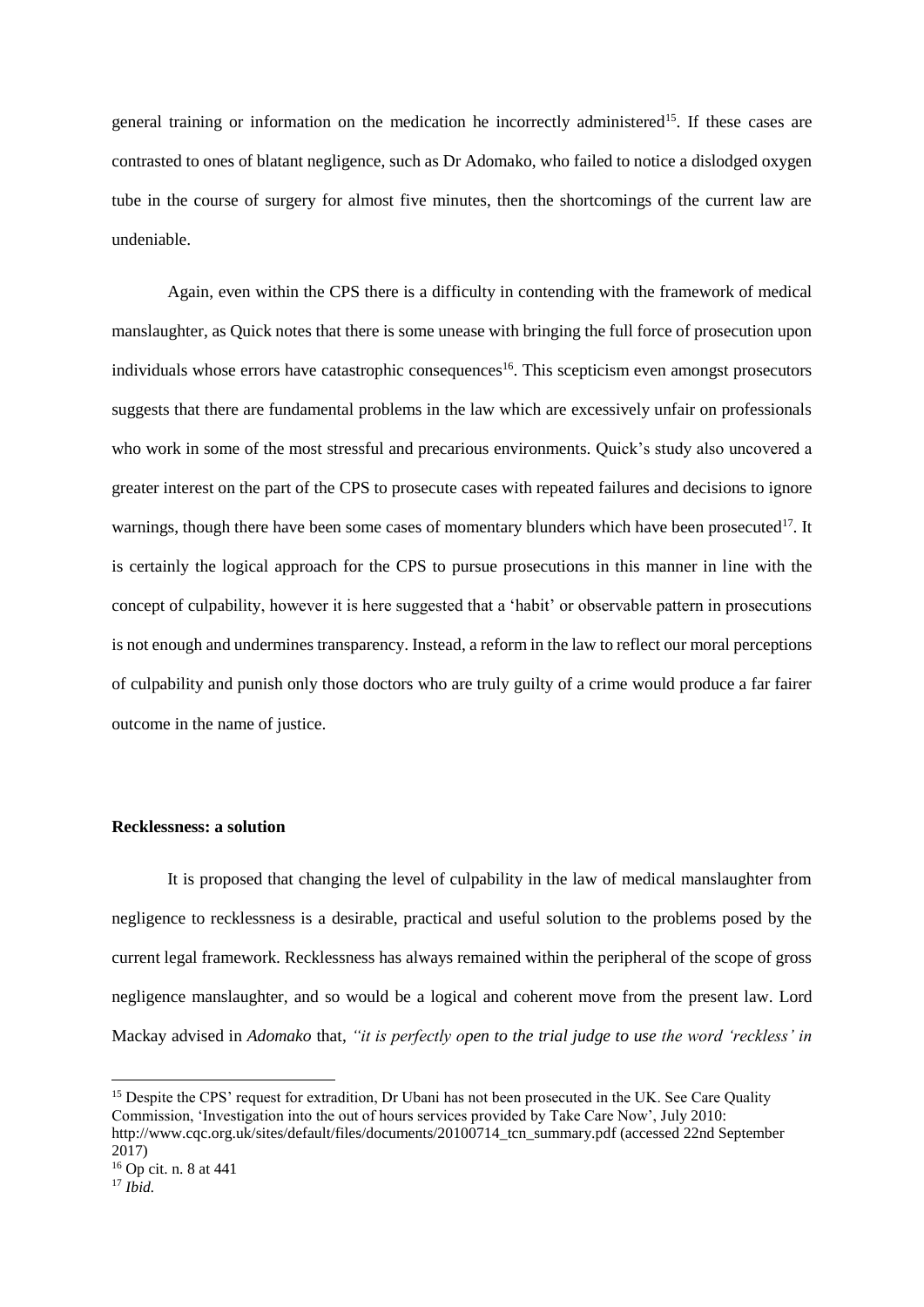*its ordinary meaning as part of his exposition of the law if he deems it appropriate"*, which suggests that there are already some moves to interchanging negligence with recklessness. Furthermore, subjectivity was affirmed by the Court of Appeal in *Misra*, where it was concluded that the defendant's state of mind may be a "critical factor" in their guilt, despite the apparently objective test<sup>18</sup>. On a prosecutorial level, Quick has observed that prosecutors often search for subjective fault as a basis for their judgments of 'grossness', owing to their unease with the unfair and unclear objective test. It is certainly apparent that there is a desire within the legal system to "rediscover recklessness"<sup>19</sup>.

In order to prevent law-making for law-making's sake and to uphold the concept of legal minimalism, recklessness should be worked into the existing law as seamlessly as possible. It is suggested that endorsing the concept of 'indifference' or 'ignorance', based upon Duff's definition of recklessness as "practical indifference"<sup>20</sup>, would best convey subjective recklessness to the CPS and the jury. In *Misra*, the Court of Appeal upheld the trial judge's direction as to the grossness of the defendants' conduct – 'gross negligence' must be "*truly exceptionally bad, which showed…indifference to* an obviously serious risk to the life" of the patient<sup>21</sup>. This direction offers a solid foundation for reform. Moreover, the work of academics can be drawn upon to formulate a new test; Brazier and Alghrani have attempted to redefine gross negligence. However it is argued that their test would work better in practice not as a modified test for gross negligence, but as a reformulated test based upon culpable recklessness. The proposed reform of the test for medical manslaughter is an adapted version of Brazier and Alghrani's model<sup>22</sup>:

1. Did the doctor's conduct fall short of responsible professional practice so as to incur liability in tort? (i.e. was there a duty of care, breach of duty and causation?)

1

<sup>18</sup> *"Evidence of his state of mind is not a prerequisite to a conviction for gross negligence"* – Rose LJ in *Attorney-General's Reference (No. 2 of 1999)* [2000] 3 All ER 182

<sup>19</sup> Quick, O. 'Medicine, mistakes and manslaughter: A criminal combination?' (2010) 69 *Cambridge Law Journal* 186, 188

<sup>20</sup> Duff, A. *Intention, Agency and Criminal Liability* (Oxford 1990), chapter 7

 $21$  Ob cit. n. 6 at 25

<sup>22</sup> Brazier, M. and Alghrani, A. 'Fatal Medical Error and Criminal Liability' (2009) 25 *Professional Negligence* 49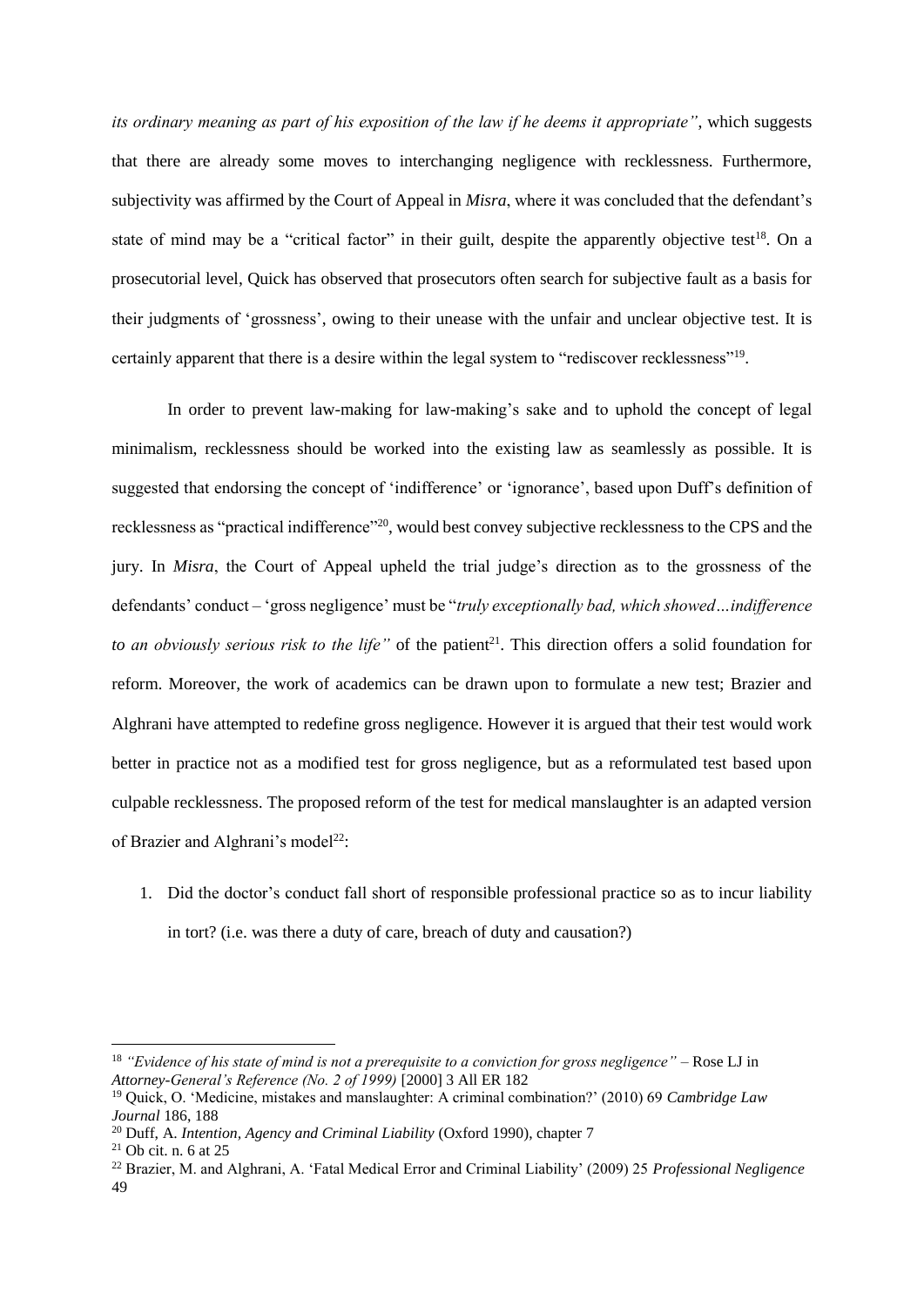- 2. Did the doctor show indifference to an obvious risk of serious injury to his patient? If the answer is yes, he has acted recklessly and has failed altogether in his duty to his patient and is culpable for the harm caused absolutely.
- 3. Was the doctor aware of such a risk and nonetheless exposed the patient to that risk for no accepted medical benefit? If the answer is yes, he has acted recklessly unless there is overwhelming evidence of significant mitigating factors.

To avoid the excessive brutality which the current law imposes upon inexperienced and overworked doctors, mitigation should be allowed for in the context of incapacity and lack of experience. However, the doctor will still be culpably reckless if he was aware that his inexperience or lack of capacity was likely to cause harm, and went ahead regardless. The mitigation should be considered in light of all the surrounding circumstances and is not an absolute defence to overtly poor practice. This reflects the existing *Adomako* test which makes reference to "all the circumstances" and is important considering the contentious nature of the law and its vast implications for doctors.

# **Desirable, practical and useful?**

The law of gross negligence manslaughter has been criticised for its "incoherent and unjust" punishment of doctors simply owing to the inherently risky work which they perform<sup>23</sup>. Even some prosecutors see it as "wrong" to "pillory" doctors because of the dangerous nature of their job<sup>24</sup>. There have been calls from some academics to abolish the offence altogether<sup>25</sup>. However, this would be a step too far, and would surely undermine the purpose of the criminal law as a device with which to maintain order if doctors could cause death without repercussion. Cases such as *Adomako* and that of Dr Sinha, who administered fatally an overdose of morphine to a patient with kidney failure<sup>26</sup>, have made it clear that there is a need for some criminal sanction on poor doctoring. The Court of Appeal in  $R v G \text{arg}^{27}$ ,

<sup>23</sup> Kazarian, M., Griffifths, D. and Brazier, M. 'Criminal responsibility for medical malpractice in France' (2011) 27 *Professional Negligence* 185,

 $24$  Ob cit. n. 8 at 440

 $25$  Ob cit. n. 8

<sup>26</sup> [2004] 328 *British Medical Journal* 726

<sup>27</sup> [2012] EWCA Crim 2520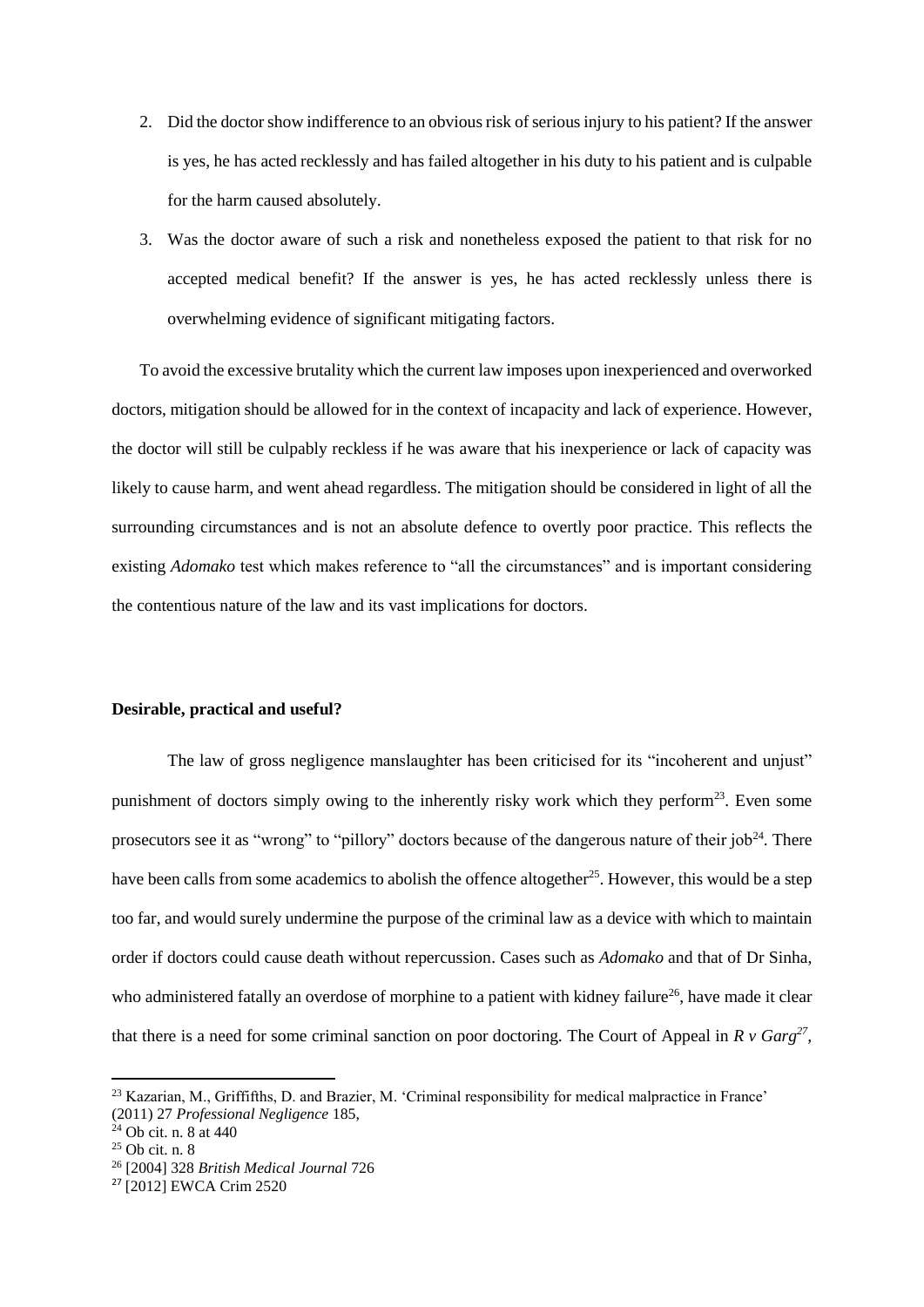in which a consultant failed to identify sepsis in his patient, has confirmed that the legal framework of medical manslaughter must still reflect "the fatal consequences of a criminal act"<sup>28</sup>. A revised offence based on reckless culpability offers a solution which will punish doctors who have truly fallen below the accepted standard of healthcare, yet provides some flexibility to those who do not deserve the blame of the criminal law. As this reform aims to improve justice and clarify an ambiguous legal framework, it should certainly be viewed as a desirable move.

The utility of the suggested reform within the healthcare context, as well as from a legal perspective, is also unquestionable. Evidence has been found that there is a rising demand for healthcare professionals to be made accountable for mistakes<sup>29</sup>, yet the effects of the prosecution of doctors upon patient safety have been doubted. The consensus amongst academics seems to be that prosecutions of medical manslaughter may actually be detrimental to good medical practice and may hinder future accountability. For as Merry and McCall Smith have argued, the law is "based on a denial of the nature of human error"<sup>30</sup>, and punishes error rigidly in cases of medical manslaughter. In fact, good medical practice is based upon openness and the ability to learn from errors, and it has been frequently argued that pointing the criminal finger of blame where harm is caused is fatally counterproductive to this $31$ . Baron Pollock once stated that, *"it would be most fatal to the efficiency of the medical profession if no one could administer medicine without a halter round his neck"<sup>32</sup>, and it is argued that the current law* on gross negligence manslaughter, with its uncertainty and unfairness borne in mind, certainly amounts to a halter around the neck of doctors.

This essay is also in agreement with Berwick that *"recourse to criminal sanctions should be extremely rare, and should function primarily as a deterrent to wilful or reckless neglect or* 

<sup>28</sup> *Ibid.* at 44, Lord Judge C.J. quoted Sweeney J. in *R v Holton* [2010] EWCA Crim 934

<sup>&</sup>lt;sup>29</sup> Kazarian, M., Griffifths, D. and Brazier, M., 'Criminal responsibility for medical malpractice in France' (2011) 27 *Professional Negligence* 185, 186

<sup>30</sup> Merry, A. and McCall Smith, A., *Merry and McCall Smith's Errors, Medicine and the Law (*CUP 2001) 104 <sup>31</sup> See Quick, O., 'Patient safety and the problem and potential of law' (2012) 69 *Cambridge Law Journal* 186; Kazarian, M., Griffifths, D. and Brazier, M., 'Criminal responsibility for medical malpractice in France' (2011) 27 *Professional Negligence* 185; McDowell, S. and Ferner, R., 'Medical manslaughter: Editorial' (2013) BMJ 347

<sup>&</sup>lt;sup>32</sup> Foster TC, Finlason WF, "Reports of cases decided at Nisi Prius and at the crown side on circuit; with select decisions at chambers. R v Crick (1860) 519-20.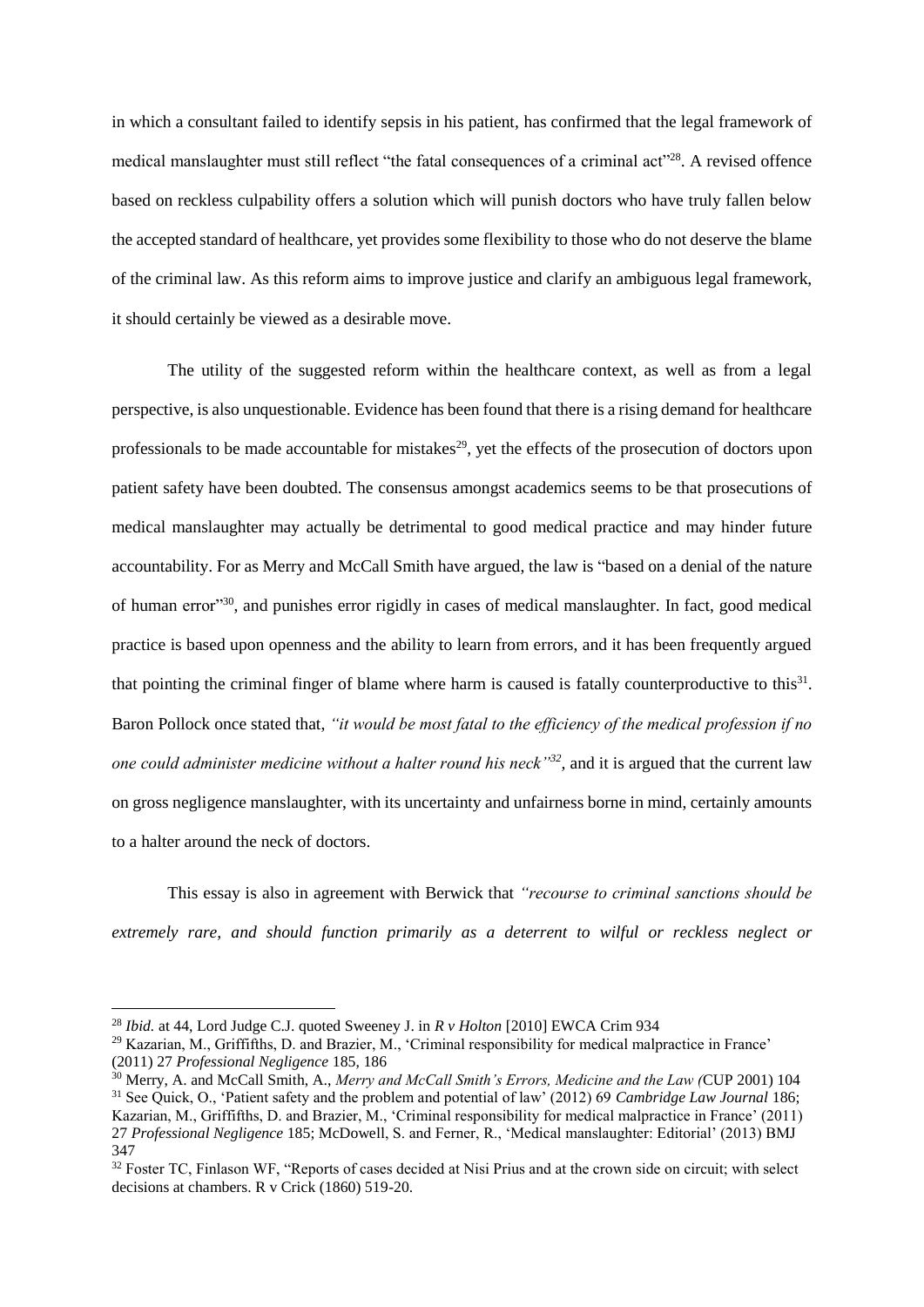*mistreatment"<sup>33</sup>* . The deterrent effect of the present law as a means to maximising patient safety is limited both by the vague and arbitrary interpretation of the law, and the fact that it applies to inherently undeliberate errors. The current framework arguably contravenes the rule of law as the test for 'gross negligence' does not make it clear to medical practitioners exactly what the law expects from them and what is considered criminal. The reform of the law which has been set forth will serve a far greater deterrent role in the aim of discouraging poor and reckless practice by ensuring that doctors must think about their actions before carrying them out, and weigh them in the balance with associated risks to the patient. To punish medical practice which is genuinely substandard and careless, rather than unfortunately fatal, will be much more effective in deterring irresponsible doctoring, and will promote diligent practice and the avoidance of acknowledged mistakes. Moreover, given the current strain on resources within the NHS, the proposed reform is particularly desirable, practical and useful as it aims to improve systems of work and promote patient safety without the need to alter the infrastructure of healthcare.

#### **Conclusion**

**.** 

The application of the law in the courts and at the prosecution stage is unclear and inconsistent, regardless of affirmations of the certainty of the *Adomako* test by the Court of Appeal in *Misra*. There is also a widespread feeling of dissatisfaction from both prosecutors and academics with the failure of the law to distinguish between doctors who have shown blatant incompetence, and those who make momentary errors. This disregard for the moral culpability of defendants means that the law is excessively harsh on those defendants who have made fleeting errors under the pressure of a clinical environment whilst trying to do their best for the patient. While this essay has not sought to argue that

<sup>33</sup> National Advisory Group on the Safety of Patients in England. *'A Promise to learn – a commitment to act. Improving the safety of patients in England'* (2013)

https://www.gov.uk/government/uploads/system/uploads/attachment\_data/file/226703/Berwick\_Report.pdf accessed 26th September 2017